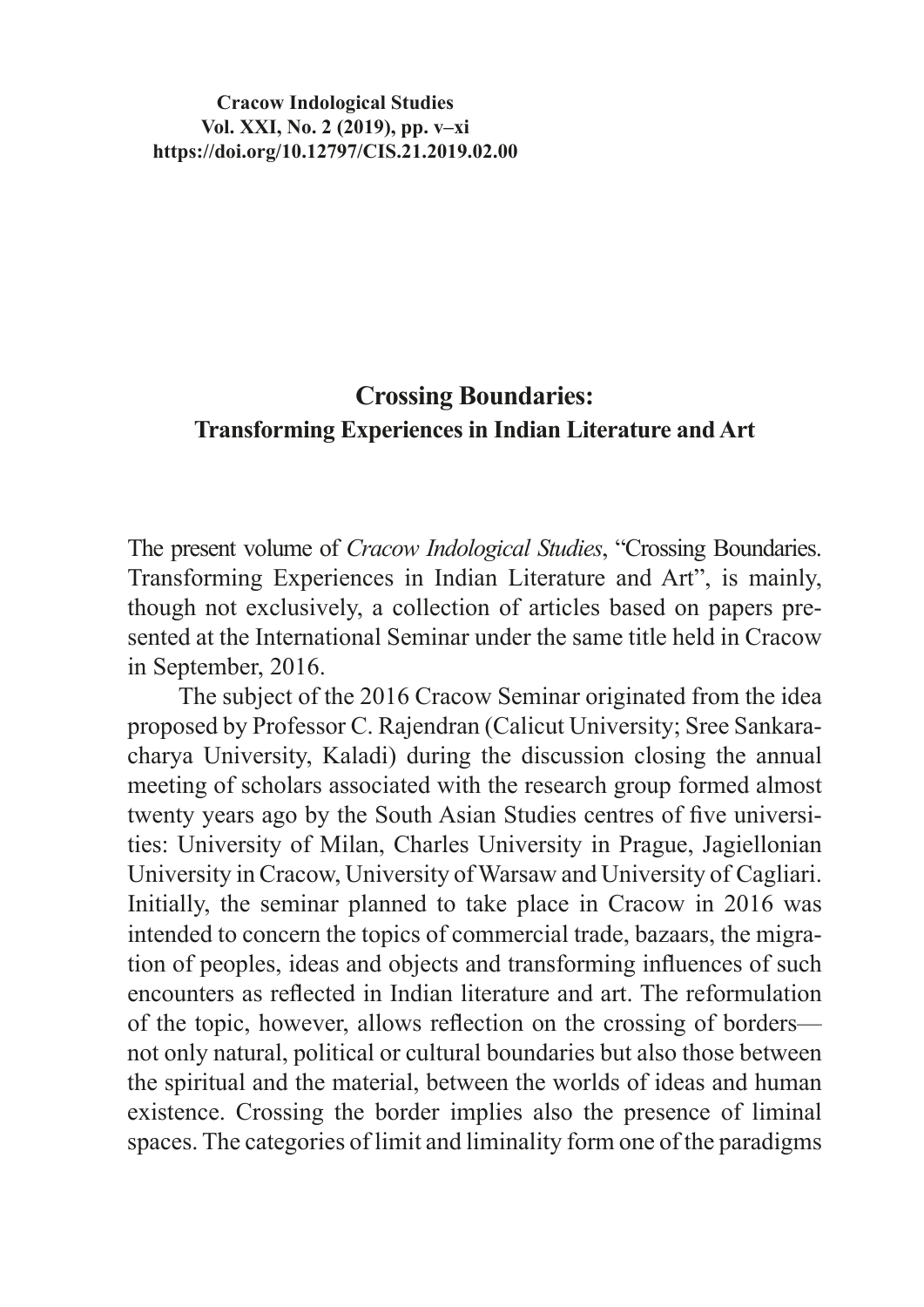of human thought. Furthermore, the very setting of boundaries elicits the question of what it means to cross them and provokes thought about their aims.

The participants of the Seminar addressed many of the possible aspects of the topic proposed in its title by delivering 27 speeches. Most of their contributions to the subject as well as the papers sent for publication later on by the researchers not present during the Seminar but willing to share their views will form two parts of *Cracow Indological Studies*: vol. 21 No 2 and vol. 22 No 1.

One of our colleagues will not see the volume with her article in it. Klara Gönc Moačanin passed away on the 10<sup>th</sup> of October 2019. She and our colleague Przemysław Piekarski, who worked at the Department of Indian Studies in Cracow for many years, have crossed the boundary which unavoidably limits our earthly existence but they both will stay in the memory of those who knew them and esteemed them. To bid them farewell we dedicate this volume to their memory.

While talking about crossing the borders, one of the first associations which comes to mind will be travelling. If we talk about distant travels, it often means contact with other cultures. **David Pierdominici Leão** speaks about such an encounter with a distant and exotic culture in his paper based on the 7<sup>th</sup> canto of *Os Lusiadas* written by Luís Vaz de Camões, a Portuguese poet and traveller, who stayed in India in the period 1555–1567. The first part of the article provides a brief account of the poet's life. The second part analyses selected *ottava*s describing the arrival of Portuguese sailors and their first meeting with emissaries from the Zamorin. Camões provides a general description of Indian landscapes, reports on different ethnic groups inhabiting the subcontinent and depicts political organization, social structure and religious traditions of Malabar. He vividly describes the marvel of the Portuguese in front of a Hindu temple. Pierdominici Leão shows that to some extent the poet's perception of India derives from his educational formation but one should not underestimate his powers of observation. Camões's travels should not be described as only a crossing of physical boundaries: "they were an attempt to understand a different culture".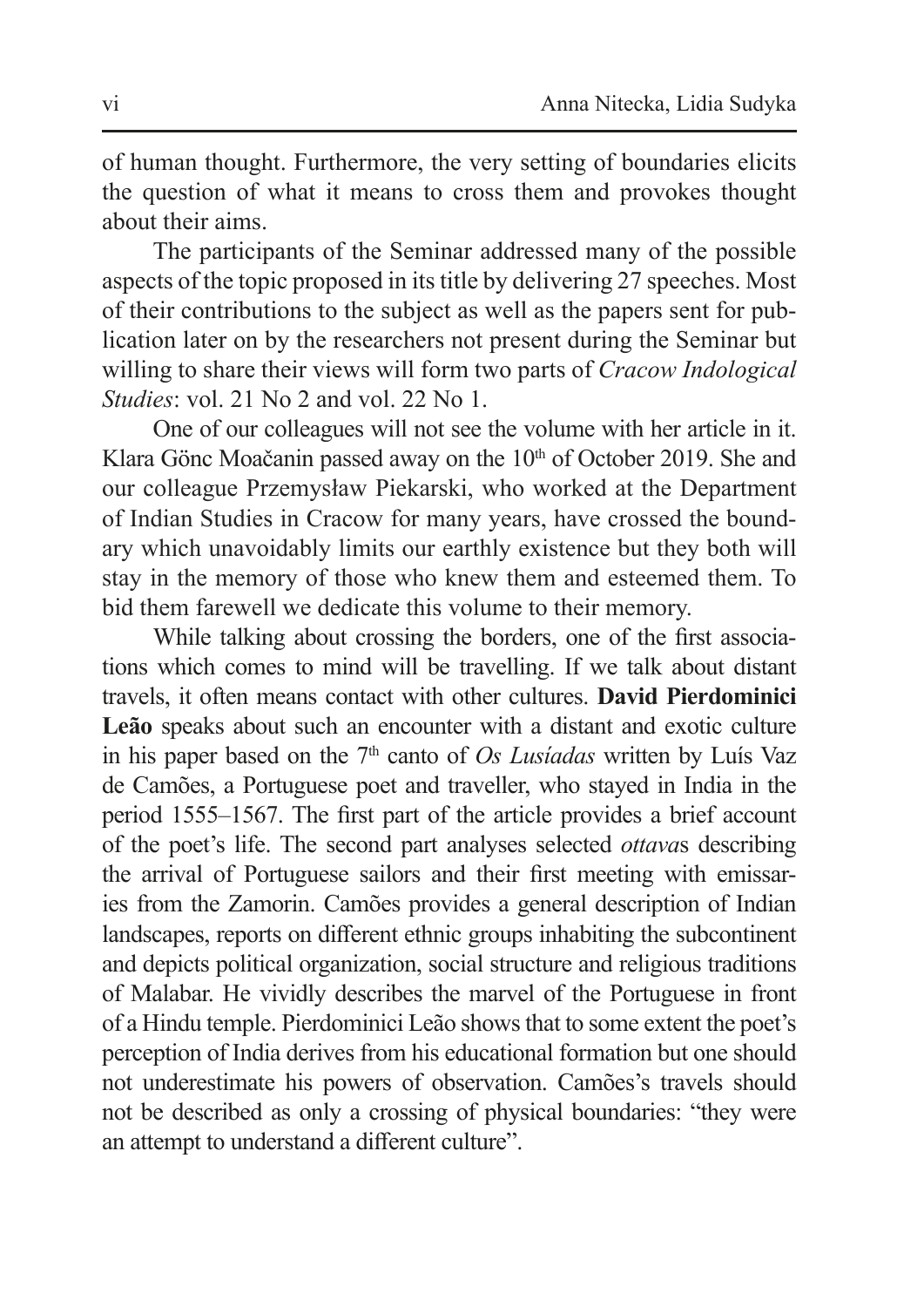Four papers included in the volume are dedicated to different aspects of boundary crossing in classical Sanskrit literature (*kāvya*).

Thus, **Klara Gönc Moačanin**'s article discusses various ways of boundary crossing in selected *kāvya* works. Firstly, she examines how Kālidāsa transforms well-known mythological stories in his dramas, the *Abhijñānaśākuntala* and the *Vikramorvaś* īya. Various alternations of the plots are analysed here in relation to the story of Śakuntalā in the *Mahābhārata* and the story of Purūravas and Urvaśī in RV 10, 95 respectively. The subject of the second part of the article is prose novels (*gadyakāvya*). Gönc Moačanin deals with the question of crossing geographical boundaries in Daṇḍin's *Daśakumāracarita.* Then Subandhu's *Vāsavadattā* is briefly referred to as an example of a novel which draws extensively on earlier works and mythological motifs. Finally, she demonstrates how boundaries are crossed in Bāṇa's *Kādambarī*  through characters' reincarnations in space and time.

In turn, **Anna Trynkowska** deals in her paper with the metaphor of boundary crossing in classical Sanskrit literature, particularly in *mahākāvya*s. To analyse instances from court poetry she applies the theory of 'conceptual metaphor' as defined by cognitive linguistics. Trynkowska demonstrates that in classical Sanskrit literature a nonphysical boundary of propriety/lawful conduct is regularly expressed as a physical boundary. In most analysed examples the crossing of these boundaries results from intense emotions and is viewed negatively. Staying within the boundaries of proper conduct is consistently advised. A person staying within/crossing the boundaries of propriety is most frequently conceptualized as the ocean, normally staying in its designated location but overflowing its shorelines at the time of the destruction of the universe.

The next article, authored by **Danielle Feller,** concerns the sphere in which the topics of nourishment and sexuality meet. They both were the subject of different studies but in the article *Food and Love in Sanskrit Poetry: On the Margin of Desires*, as the title itself suggests, they are studied in combination and in the corpus of the texts belonging to *kāvya* tradition. Feller asks the question if in Sanskrit poetry the body,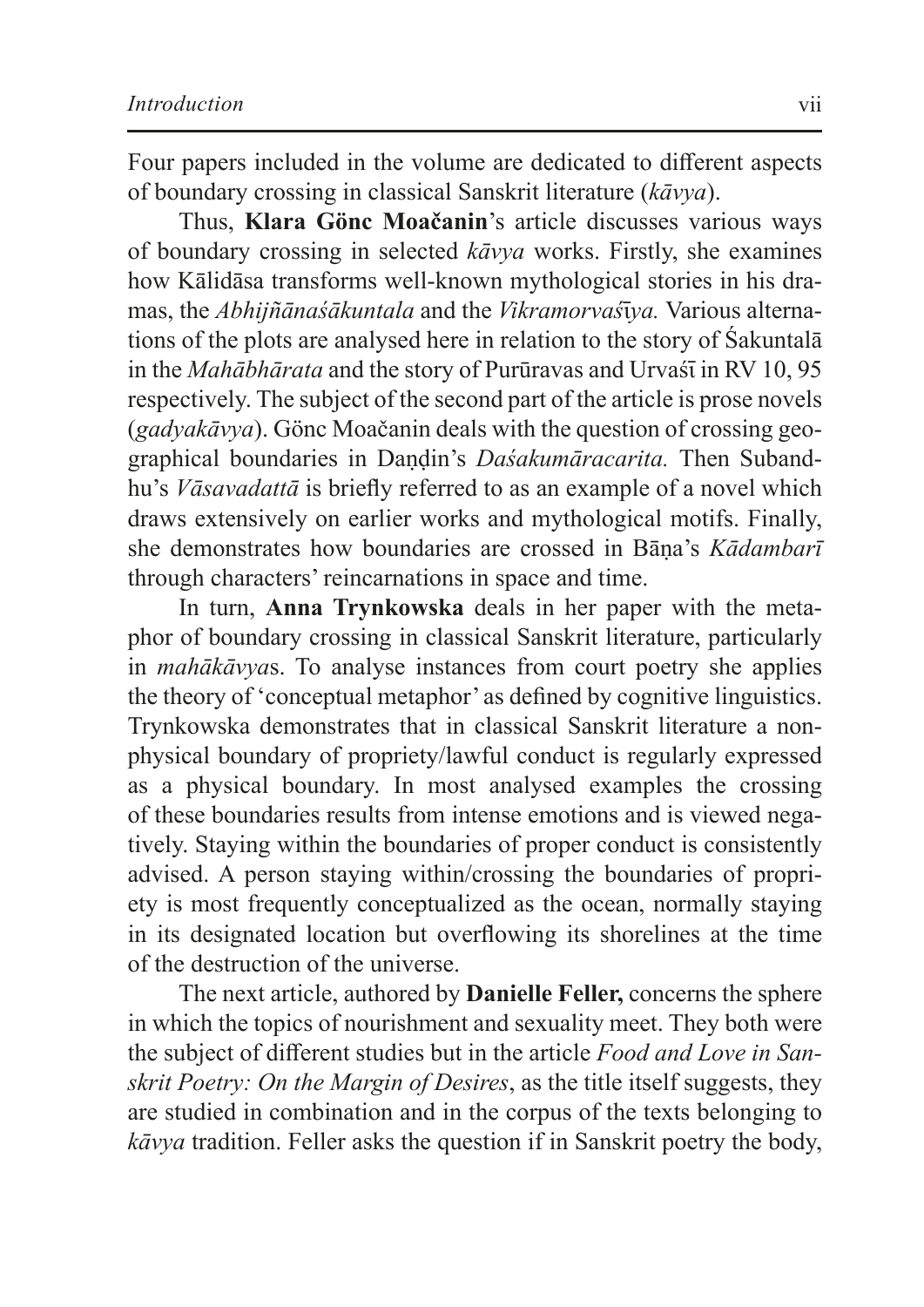or its parts, is compared to food-items. She also focuses on the issue whether "eating together, or feeding each other in the case of a couple of lovers, are common manifestations of love, or lead to love-making, or form a part of love-play as such." The reader is guided carefully through the collected expressions comparing parts of the body and items of food or drink. Feller concludes this section with the statement that "comparisons between parts of the body and edibles are rare, because food and eating are generally not considered to be romantic in Sanskrit poetry." On the other hand, drinking forms one of the indispensable subjects for a *mahākāvya*, a fact which results in the great number of comparisons between mouths, lips and breasts and ambrosia, nectar, honey, wine, and so on.

As far as the question of eating and drinking together as a prelude to love scenes is concerned, it turns out that the erotic mood is generated by the descriptions "of couples sharing drinks and food mostly in the case of animal couples, not humans", although the *Mahābhārata*  (3.110–113) and the *Bṛhatkathāślokasaṃgraha* (18.257–313) provide us with such rare instances. However, drinking wine as well as chewing betel frequently introduce erotic sequences in the poems. The last part of the paper brings negative evidence, i.e. it shows what longing for love causes: lack of appetite and loss of weight. Finally, food can be also used in order to create sentiments other than erotic, namely comic and disgusting *rasa*s. Danielle Feller closes her in-depth investigations with a couple of conclusions, showing that the analogies between parts of the body and edibles concern exclusively female bodies. She also points to the literary theories and food analogies (*rasa* theory and *kāvya*-*pāka*) and gives plausible explanations why the subject of food could be considered by Sanskrit poets as lacking *decorum*.

**Hermina Cielas** deals with the question of crossing boundaries of a literary genre in Dharmadāsa's *Vidagdhamukhamaṇḍana*, "The Ornament of the Wise Man's Mouth" (ca.  $11<sup>th</sup>$  century). The first part of the article discusses the scope of *citrakāvya* (Sanskrit figurative poetry) focusing on *bandha*s, i.e. verses which can be presented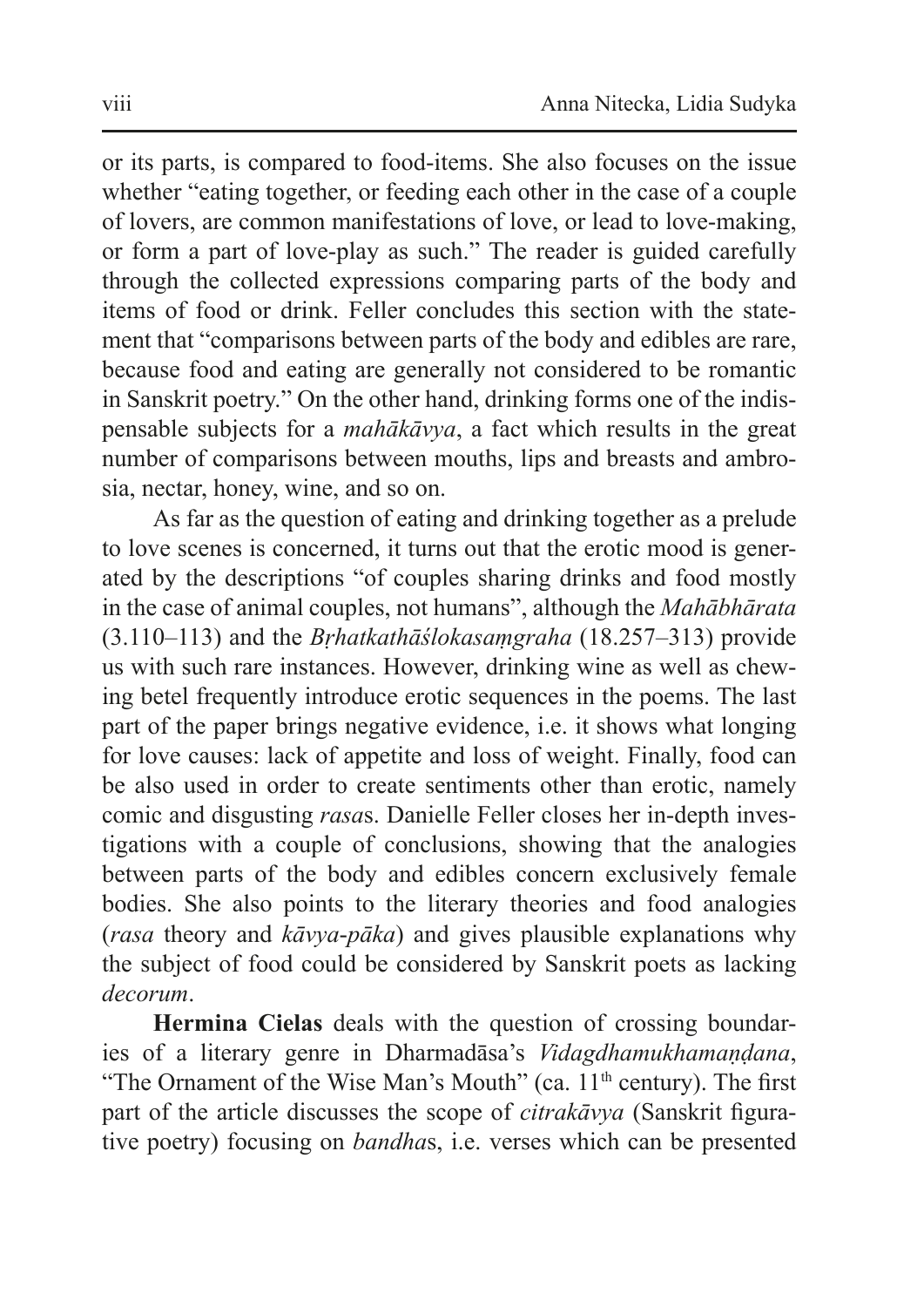in a visual form of natural objects. The second part of the paper is dedicated specifically to the work of Dharmadāsa, a popular collection of literary riddles and *bandha*s. The text was composed with the aim of helping adepts willing to participate in scholarly debates. Cielas provides a thorough analysis of the selected *bandha*s to demonstrate in which way Dharmadāsa crossed the rules regulating the composition of specific *bandha* figures. Modifications introduced into well-known patterns significantly increased the level of difficulty of his riddles.

With the paper of **Chiara Neri** and **Tiziana Pontillo** we are taken to the realm of religious literature. The article examines *yogakṣema*/ *yogakkhema* compounds in Sanskrit and Pali sources. The compound *yogakṣema* in the *Taittirīya-upaniṣad* is usually translated as a *dvandva*. Similarly, the occurrence of the compound in the *Bhagavadgītā* is regularly interpreted by translators as a *dvandva* in the light of commentarial literature, whereas the cognate *yogakkhema* in the Pali Canon is consistently analysed as a *tatpuruṣa*. Neri and Pontillo show that in both, the *Taittirīya-upaniṣad* and the *Bhagavadgītā*, the compound in question should be interpreted as a *tatpurusa*. They also demonstrate that the compound is used here in the sense of the *Summum Bonum*, understood as the ultimate rest and freedom from exertion. Such an understanding of the compound might have been influenced by early Buddhism.

**Renate Söhnen-Thieme** deals in her paper with crossing border lines between the Jain textual traditions and the visual representations of Jinas. The article elaborates three stages of pictorial representations. Firstly, it analyses sculptures of Jinas belonging to the early and possibly pre-textual period (ca. 500 BC–500 AD). The second part of the paper is dedicated to narrative illustrations included in manuscripts of Bhadrabāhu's *Kalpasūtra* (ca. 6th cent. AD), containing accounts of the four most popular Jinas. Interestingly, miniatures are not restricted to the stories presented in the text which they are meant to illustrate. Finally, the article explores the miniatures found in the *Bhūpālastotra*, ascribed to Āśādhara (first half of 13th cent. AD). The *Bhūpālastotra* praises the 24 Jinas, which are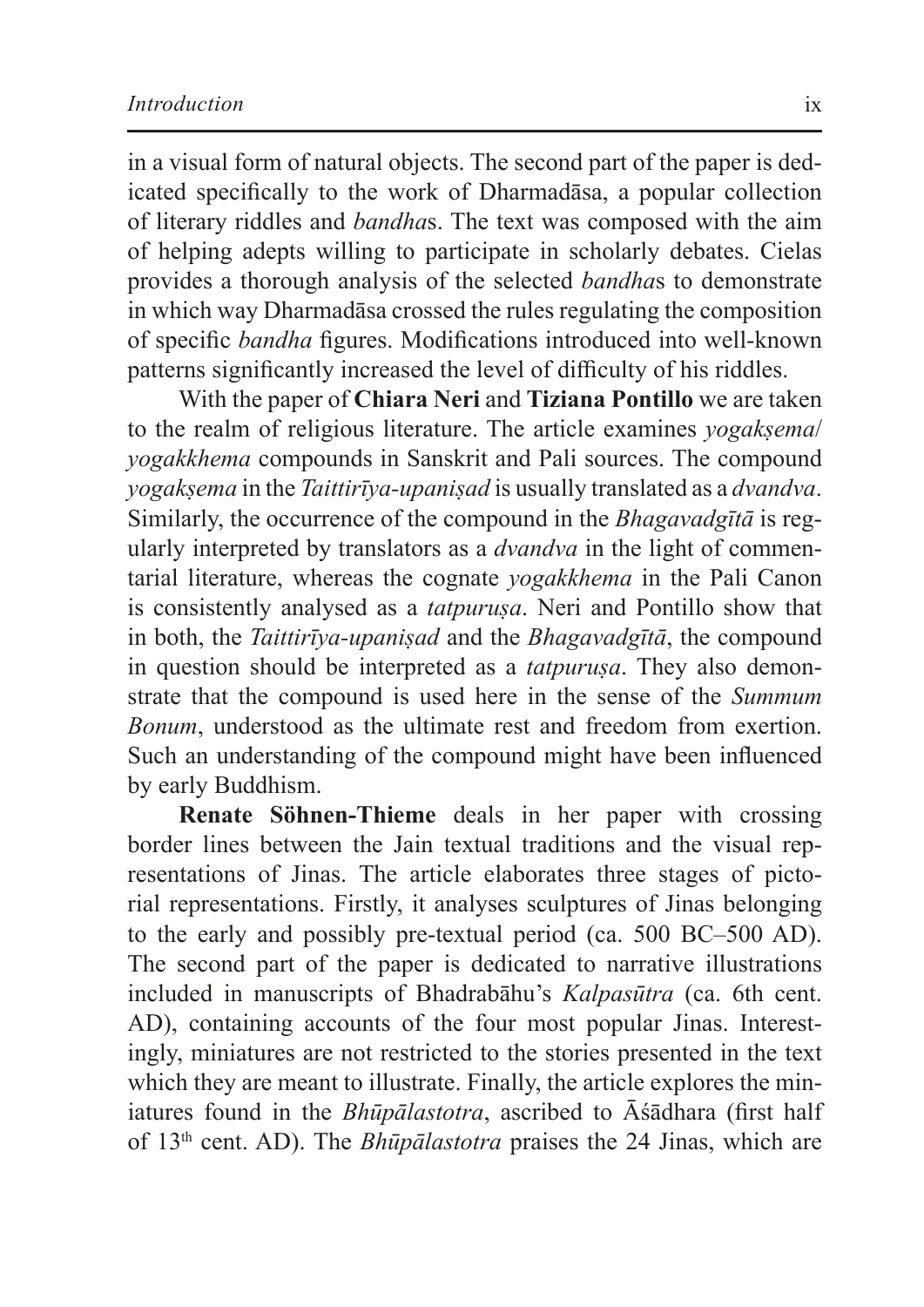visually depicted in traditional sequence, with their typical attributes. Söhnen-Thieme points out the efforts made by artists to translate various parts of the eulogies into the visual medium.

**Ewa Dębicka-Borek**'s article deals with yet another aspect of crossing borders, namely in the sense of leaving the domesticated space and entering the realm of forests and tribal people. The case under study is a procession taking place during hunting festivals. Hunting processions were performed mainly on two occasions: during a "great festival" (*mahotsava*) and during the festival for Vīralakṣmī (*vīralakṣmyutsava*). The author of the paper, in historical perspective, delves into all relevant text passages from Pāñcarātra *saṃhitā*s that are available to us, also comparing them with Śaiva sources. Moreover, Dębicka-Borek not only traces the historical development of a hunt ritual but also explores its connections to the royal circle against the background provided by the political situation in the Vijayanagara kingdom. She points to the presence of two different patterns in the hunt ritual mapping a ruler's relation to his realm: 1. a ruler who enjoys it (as in the case of a hunting game in a garden), 2. a ruler who expands it (as in terms of subjugation of new territories traversed while hunting in a forest).

The subject of **Jacek Woźniak**'s paper, based on works of the  $\bar{a}lv\bar{a}rs$ , Tamil Vaisnava poet-saints from the early Medieval period, is a peculiar way of crossing boundaries between God and a soul. The article provides textual evidence presenting devotees in a very unusual position: instead of remaining slaves of God they take control over him. Woźniak analyses, one after the other, the *āḻvār*s' stanzas which depict the following situations: possessing God  $(1)$ , devouring or swallowing him (2), the erotic relation to him (3), threatening him (4), parental love towards God or treating him as a child (5) and enshrining Him in a temple (6). These acts of devotees are motivated by love and irresistible desire to unite with God. On the other hand, God "loves them so much that He allows them to do all these things to Him".

In turn, **Danuta Stasik**'s paper deals with the concept of *lakṣmaṇrekhā*, a strict moral boundary that should not be crossed. First,